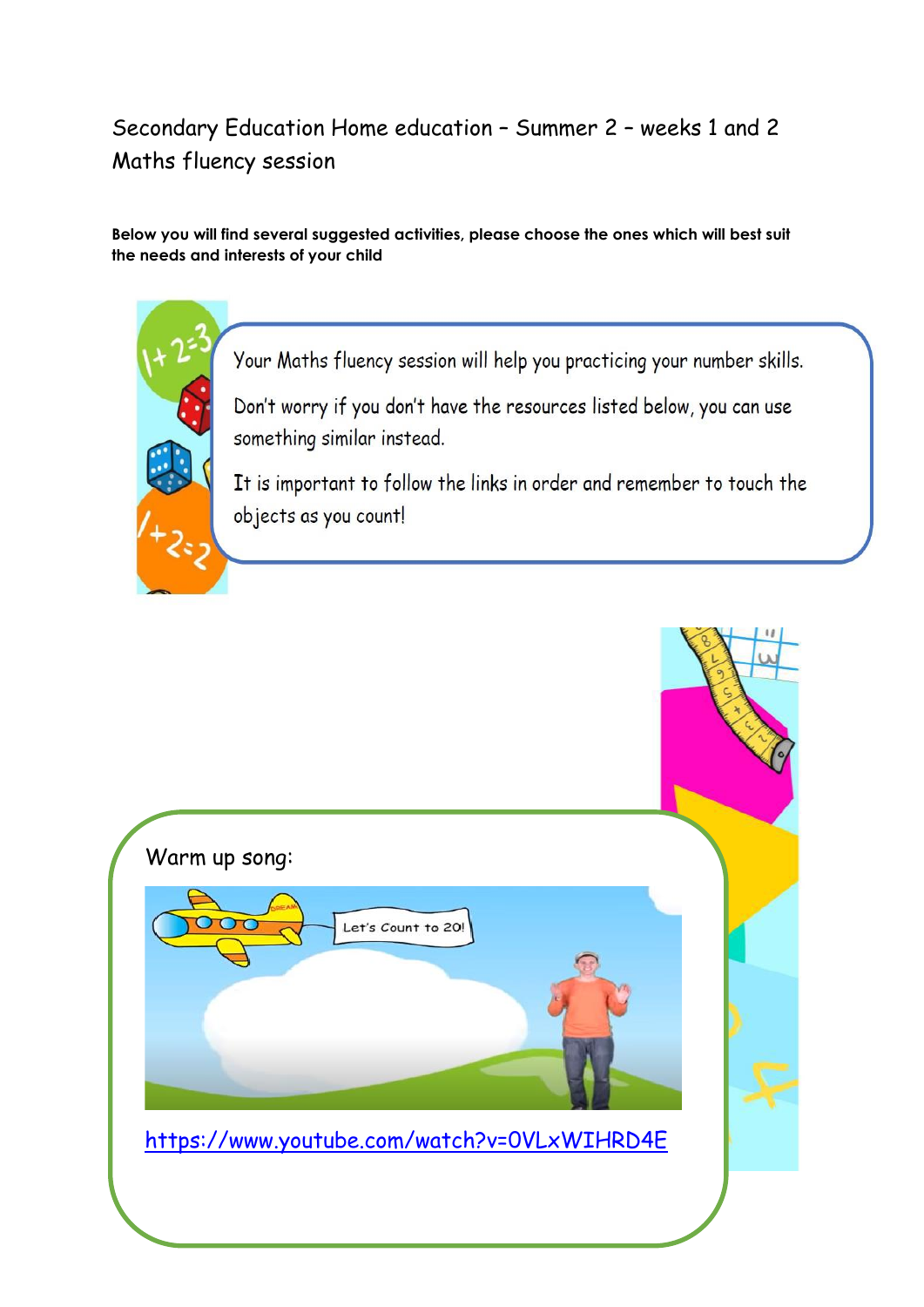

Number counting up to 3

[https://www.youtube.](https://www.youtube.com/watch?v=w8smzTkKIWQ) [com/watch?v=w8smz](https://www.youtube.com/watch?v=w8smzTkKIWQ) **TKKIWQ** 

**Please check the videos on our school website in Morning Session above the PDFs.** 

*Maths fluency weeks 1 and 2*

*Counting up to 3*

#### Online games up to 3:

[https://uk.ixl.com/math/recepti](https://uk.ixl.com/math/reception/represent-numbers-up-to-3) [on/represent-numbers-up-to-3](https://uk.ixl.com/math/reception/represent-numbers-up-to-3)



Add one more up to 5

#### [https://www.youtube.](https://www.youtube.com/watch?v=NCaPWZXkcUI&t=9s) [com/watch?v=NCaPW](https://www.youtube.com/watch?v=NCaPWZXkcUI&t=9s) [ZXkcUI&t=9s](https://www.youtube.com/watch?v=NCaPWZXkcUI&t=9s)

**Please check the videos on our school website in Morning Session above the PDFs.** 

*Maths fluency weeks 1 and 2*

*Counting up to 5*

Online games up to 5:

[https://uk.ixl.com/math/year-](https://uk.ixl.com/math/year-1/one-more-up-to-5)[1/one-more-up-to-5](https://uk.ixl.com/math/year-1/one-more-up-to-5)



Number bond up to 5

[https://www.youtube.](https://www.youtube.com/watch?v=y1oa6o0fMKk) [com/watch?v=y1oa6o](https://www.youtube.com/watch?v=y1oa6o0fMKk) **Of MKK** 

**Please check the videos on our school website in Morning Session above the PDFs.** 

*Maths fluency weeks 1 and 2*

*Simple adding to 5*

Online games number bond up to 5

[https://uk.ixl.com/math/recepti](https://uk.ixl.com/math/reception/addition-sentences-sums-up-to-5) [on/addition-sentences-sums](https://uk.ixl.com/math/reception/addition-sentences-sums-up-to-5)[up-to-5](https://uk.ixl.com/math/reception/addition-sentences-sums-up-to-5)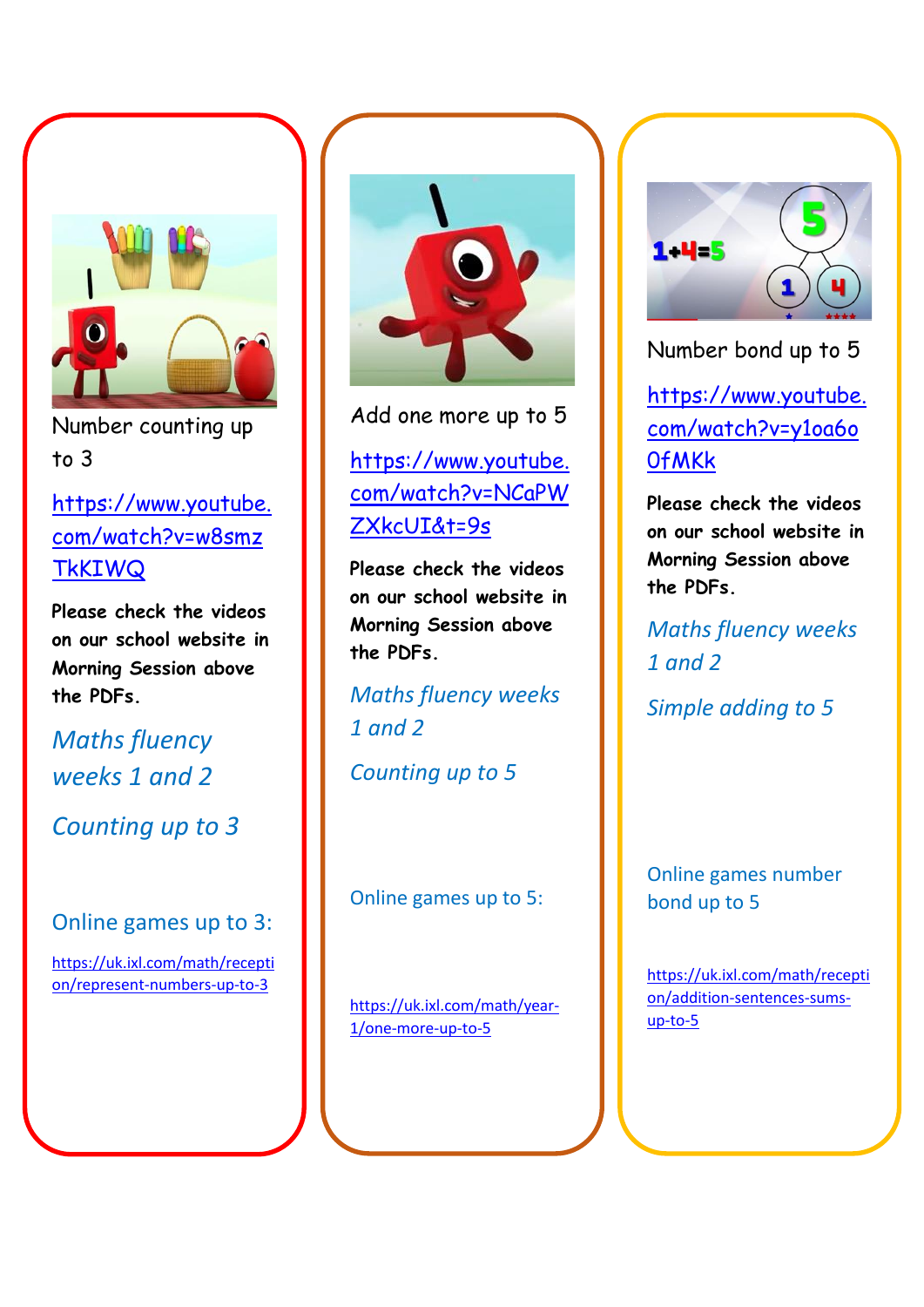# Extension work:

# **Counting and matching pompoms**

**Resourses:** pompoms; numbers on paper/ making caterpillar

**Activity:** use pompoms to count and match.



## **Matching activity**

**Resources:** leaves with numbers on and a few ladybirds

**Activity**: show one ladybird to your child then ask to find the correct number start with limited choosing options then increase the number from which you child needs to choose

#### **Comstruction site**

**Resources:** One or more construction toys, small objects that fit in the truck (like beans or pompoms), paper, and a marker.

**Activities**: drive a truck to the "rocks" (beans) and load some into it – don't forget to count them! then drive the truck to the sign with the corresponding number and unload the beans.



#### **Counting blocks**

 with written numbers 1-5; **Resourses:** a piece of paper blocks

**Activity:** recognize numbers and build a tower matching the correct number



# **Paper clips leaves counting**

**Resourses:** flowers made out of paper with written numbers; paper clips

**Activity:** put the matching number of clips to the stem of the flower



#### **Matching and Counting activity**

Resources: cars, couloured mat

**Activity**: Match all your cars with coloured squares and count how many red, yellow,blue…cars you have got

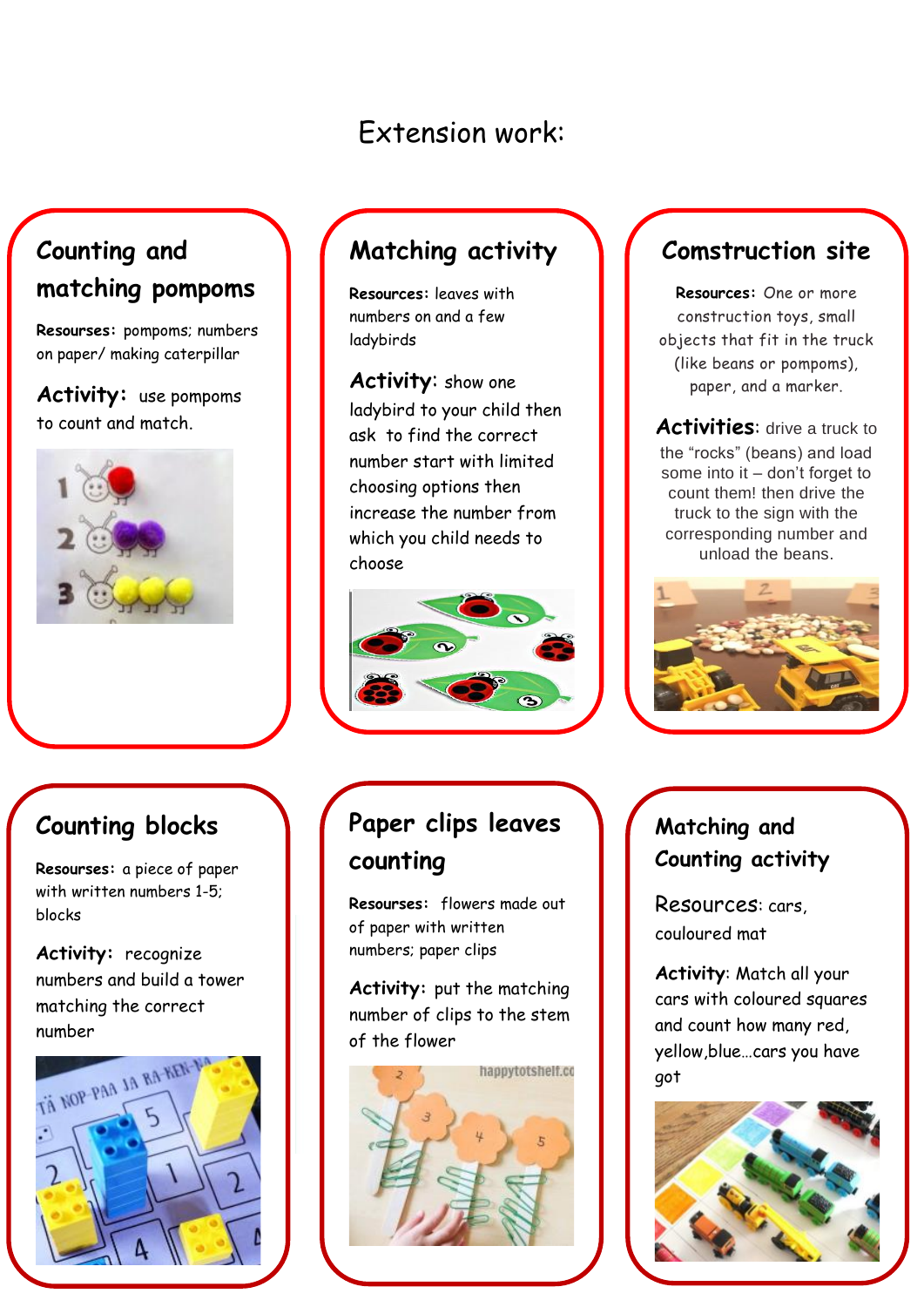### **Counting game**

 **Resourses:** a dice, cups, blocks

**Activity:** race to fill the cups



## **Addition**

**Resourses:** domino , paper, pen

**Activity:** ask the child to do the below equations (addition);



#### **Number towers**

**Resourses:** blocks, mat with simple addition

**Activity:** Hands-on math activities for children who love blocks! You can use these printable counting and addition games with your favourite unit blocks to build math towers, supporting early math and fine motor skills.

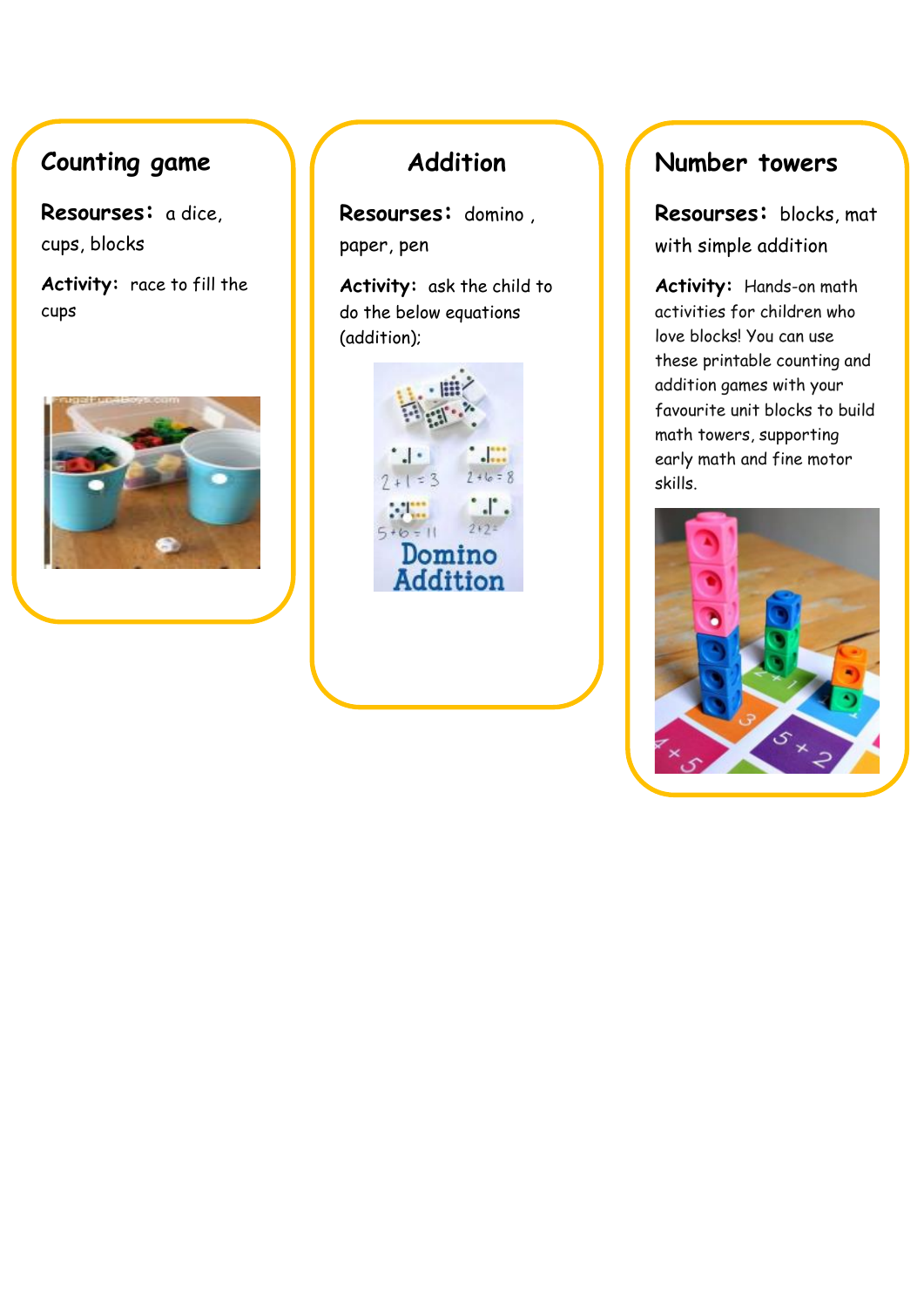# Maths Challenge